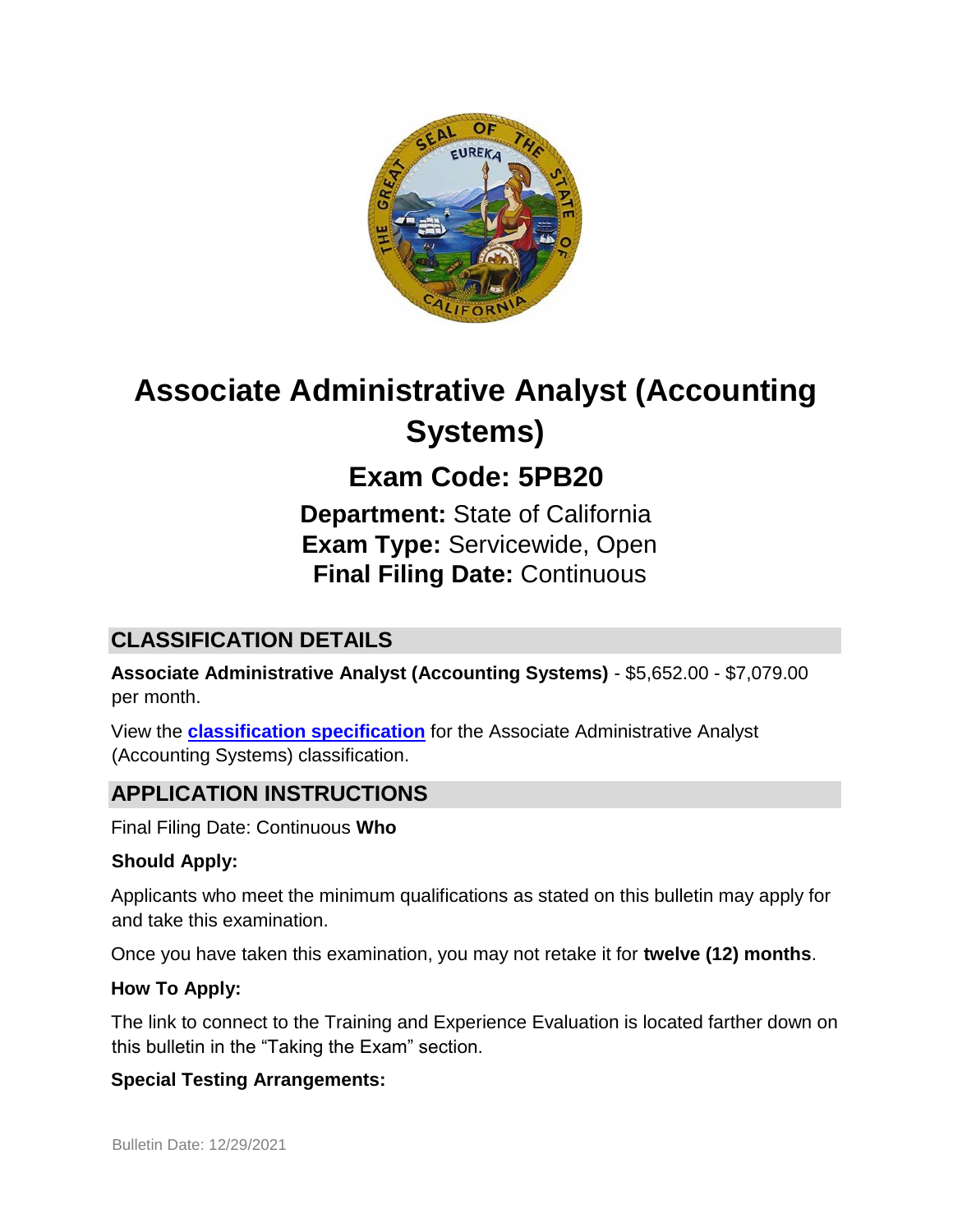If you require special testing arrangements due to a verified disability or medical condition, please contact:

California Department of Human Resources

CalCareer Service Center 1810 16<sup>th</sup> Street Sacramento, CA 95814

Phone: (866) 844-8671 Email: CalCareer@CalHR.CA.GOV

California Relay Service: 7-1-1 (TTY and voice)

TTY is a Telecommunications Device for the Deaf, and is reachable only from phones equipped with a TTY Device

#### **MINIMUM QUALIFICATIONS**

All applicants must meet the education and/or experience requirements as stated on this exam bulletin to be accepted into the examination. Part-time or full-time jobs, regardless of whether paid or volunteer positions, and inside or outside California state service will count toward experience.

#### **Associate Administrative Analyst (Accounting Systems) Either 1**

One year of experience in the California state service performing duties comparable to those of an Assistant Administrative Analyst (Accounting Systems).

#### **Or 2**

Experience: Three years of increasingly responsible technical experience in governmental, commercial, or public accounting performing any one or a combination of the following types of work:

- 1. Development and installation of varied accounting systems. Or
- 2. Preparation of comprehensive and complex financial statements and tax returns. Or
- 3. Directing or assisting in the direction of the accounting and budgetary work of a business concern or governmental agency. Or
- 4. Analytical and critical examination of financial records and books of accounts of business concerns or governmental agencies.

[At least one year of the qualifying experience shall have been equivalent in level to an Assistant Administrative Analyst (Accounting Systems) in the California state service. In the evaluation of experience, greater weight will be given to experience in the full-time development and installation of accounting systems.]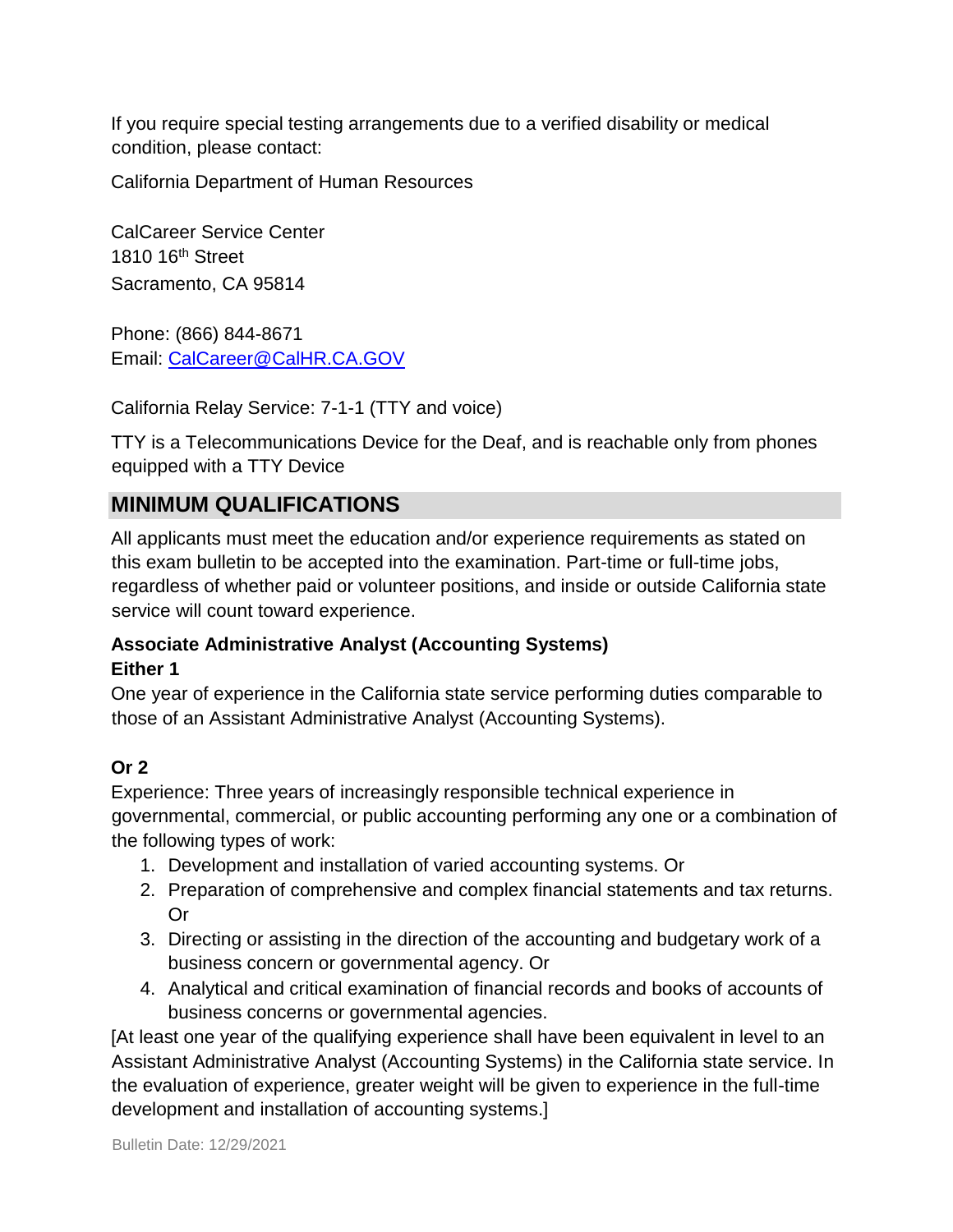**and** Education:

#### **Either**

- 1. Equivalent to graduation from college, with specialization in accounting.
- **Or**
- 2. Completion of either:
	- a. A prescribed professional accounting curriculum given by a residence or correspondence school of accountancy, including courses in elementary and advanced accounting, auditing, and cost accounting; and business law. Or
	- b. The equivalent of 16 semester hours of professional accounting courses given by a collegiate-grade residence institution, including courses in elementary and advanced accounting, auditing, and cost accounting; and three semester hours of business law. Successful completion of the State Fund Accounting Course administered by the Department of Finance, shall receive credit for three semester hours toward the required accounting courses.

# **POSITION DESCRIPTION**

#### **Associate Administrative Analyst (Accounting Systems)**

Under general direction, to make studies of the accounting systems and financial organization, policies, procedures, and practices of State agencies and to prepare reports containing recommendations; to provide consultative service to State agencies; and to do other related work.

Makes major analytical studies of the accounting systems of large and complex State agencies; formulates new or revised systems to meet accounting needs; analyzes the application of office machines and other equipment to specific operations; studies costs and formulates unit cost data as necessary to implement surveys; analyzes work flow and layout; establishes standards for the evaluation of work output; evaluates existing and proposed financial organization, policies, and procedures; prepares factual reports with recommendations based on studies and surveys; prepares manuals of accounting procedures and guides and assists in the installation of new procedures and systems; advises agency officials on accounting and fiscal problems; analyzes budget requests and makes recommendations on their necessity and feasibility; does research on legislation pertaining to fiscal matters and revises accounting procedures to conform; interviews and consults with departmental officials and officers of outside agencies; may supervise and give advice to administrative analysts on lower levels; and dictates correspondence.

# **EXAMINATION SCOPE**

This examination consists of the following components: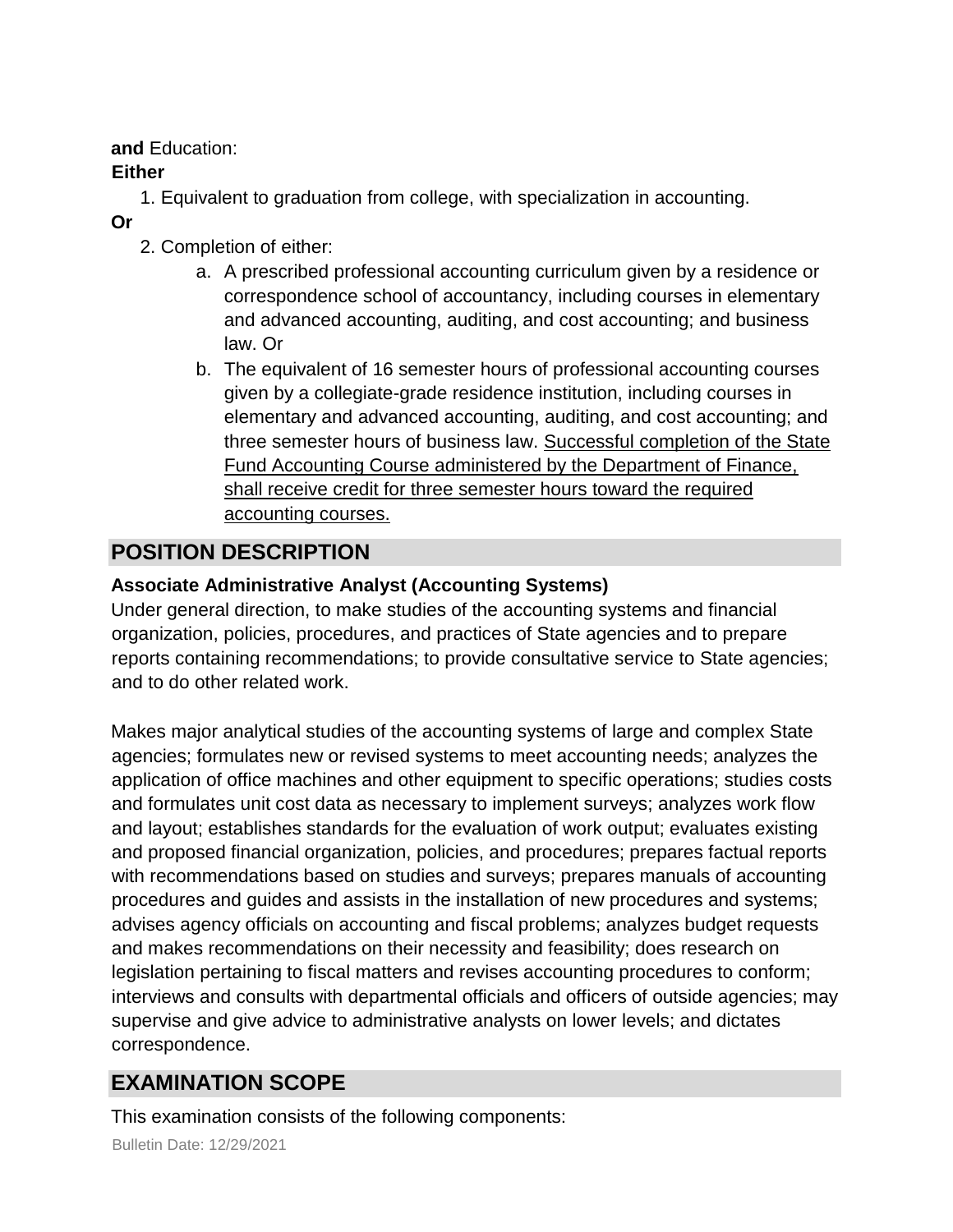**Training and Experience Evaluation –** Weighted 100% of the final score.

The examination will consists solely of a **Training and Experience Evaluation.** To obtain a position on the eligible list, a minimum score of 70% must be received. Applicants will receive their score upon completion of the Training and Experience Evaluation process.

In addition to evaluating applicants' relative knowledge, skills, and ability, as demonstrated by quality and breadth of education and/or experience, emphasis in each exam component will be measuring competitively, relative job demands, each applicant's:

Knowledge of:

- 1. Accounting principles and practices.
- 2. Governmental accounting and budgeting.
- 3. Administrative survey principles and techniques.
- 4. Principles of organization, administration, and management
- 5. Uniform accounting system and financial organization and procedures of the State of California.
- 6. Principles of public administration.
- 7. Office methods, equipment, and procedures.
- 8. Statistical methods.
- 9. Principles of personnel management and supervision.
- 10.Principles and procedures of automatic data processing systems.

Ability to:

- 1. Apply administrative survey principles and techniques to the analysis and development of accounting and financial organization, procedures, and problems of governmental agencies.
- 2. Establish and maintain cooperative relationships with representatives of public and private agencies.
- 3. Prepare questionnaires and interview effectively.
- 4. Supervise the work of both technical and clerical assistants.
- 5. Analyze data and draw sound conclusions.
- 6. Communicate effectively.
- 7. Prepare comprehensive reports and compile manuals of accounting procedures.
- 8. Analyze situations accurately and adopt an effective course of action.

### **ELIGIBLE LIST INFORMATION**

A servicewide, open eligible list for the Associate Administrative Analyst (Accounting Systems) classification will be established for:

State of California (all State of California departments, statewide)

Bulletin Date: 12/29/2021 The names of successful competitors will be merged onto the eligible list in order of final score regardless of exam date. Eligibility expires **eighteen (18) months** after it is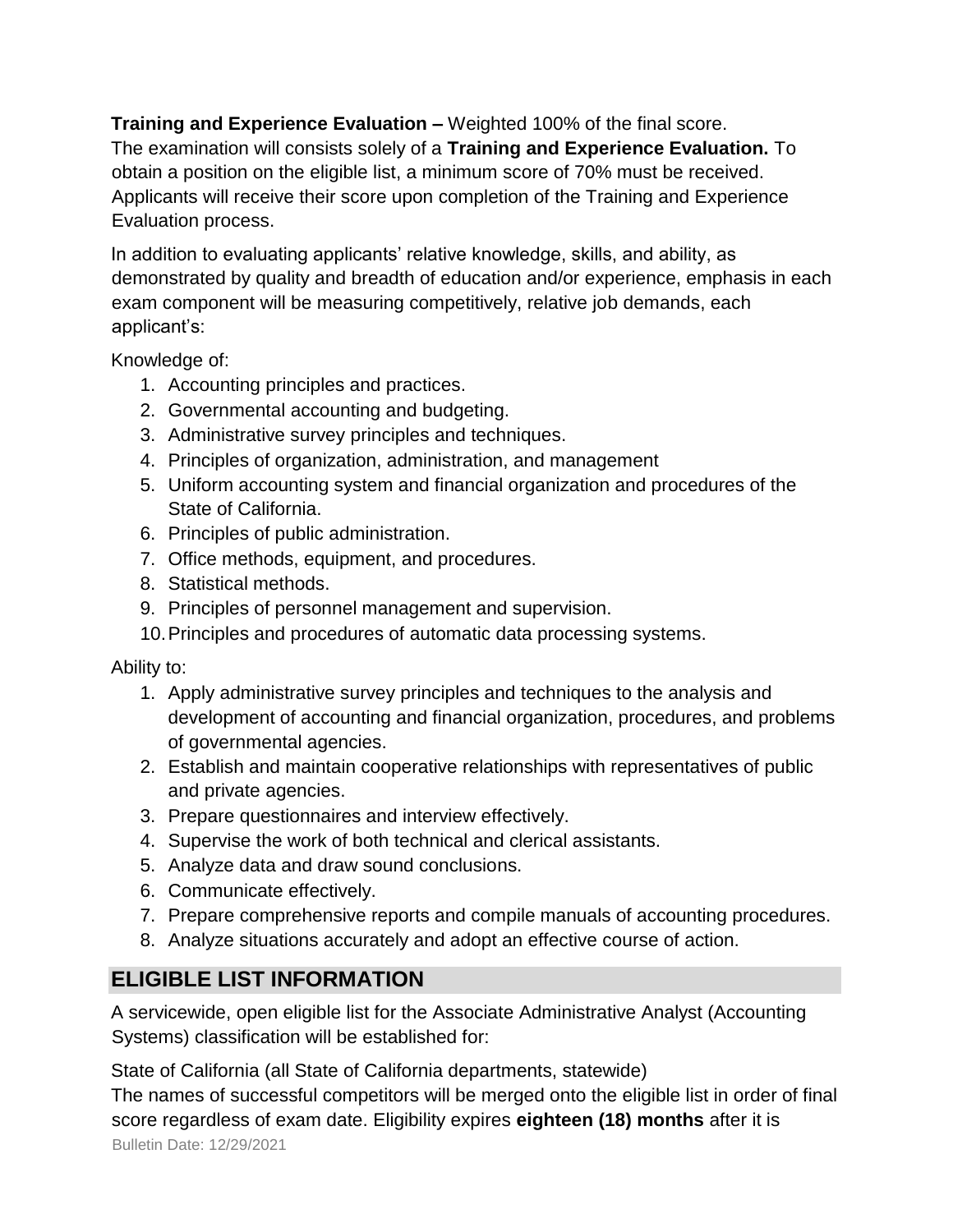established. Applicants must then retake the examination to reestablish eligibility. Veterans' Preference will be granted for this examination. In accordance with Government Codes 18973.1 and 18973.5, whenever any veteran, or widow or widower of a veteran achieves a passing score on an open examination, he or she shall be ranked in the top rank of the resulting eligible list.

Veterans status is verified by the California Department of Human Resources (CalHR). Information on this program and the Veterans' Preference Application (Std. 1093) is available **[online.](https://www.jobs.ca.gov/CalHRPublic/Landing/Jobs/VeteransInformation.aspx)** [A](https://www.jobs.ca.gov/CalHRPublic/Landing/Jobs/VeteransInformation.aspx)dditional information on veteran benefits is available at the Department of Veterans Affairs.

Career Credits will be applied to state employees' final passing score who have obtained permanent civil service status with the state of California.

## **EXAMINATION INFORMATION**

**[Preview Training and Experience Evaluation](https://jobs.ca.gov/jobsgen/5PB20B.pdf)**

#### **PREPARING FOR THE EXAMINATION**

Here is a list of suggested resources to have available prior to taking the exam.

**Employment History:** Employment dates, job titles, organization names and addresses, names of supervisors or persons who can verify your job responsibilities, and phone numbers of persons listed above.

**Education:** School names and addresses, degrees earned, dates attended, courses taken (verifiable on a transcript), persons or office who can verify education, and phone numbers of persons or offices listed above.

**Training:** Class titles, certifications received, names of persons who can verify your training, and phone numbers of persons listed above.

### **TAKING THE EXAMINATION**

Take the examination for the **[Associate Administrative Analyst \(Accounting](https://jobs.ca.gov/CalHRPublic/Login.aspx?ExamId=5PB20) [Systems\)](https://jobs.ca.gov/CalHRPublic/Login.aspx?ExamId=5PB20)** [c](https://jobs.ca.gov/CalHRPublic/Login.aspx?ExamId=5PB20)lassification.

#### **TESTING DEPARTMENTS**

State of California (all State of California departments)

#### **CONTACT INFORMATION**

California Department of Human Resources CalCareer Service Center 1810 16<sup>th</sup> Street Sacramento, CA 95814 Phone: (866) 844-8671 Email: CalCareer@CalHR.CA.GOV

Bulletin Date: 12/29/2021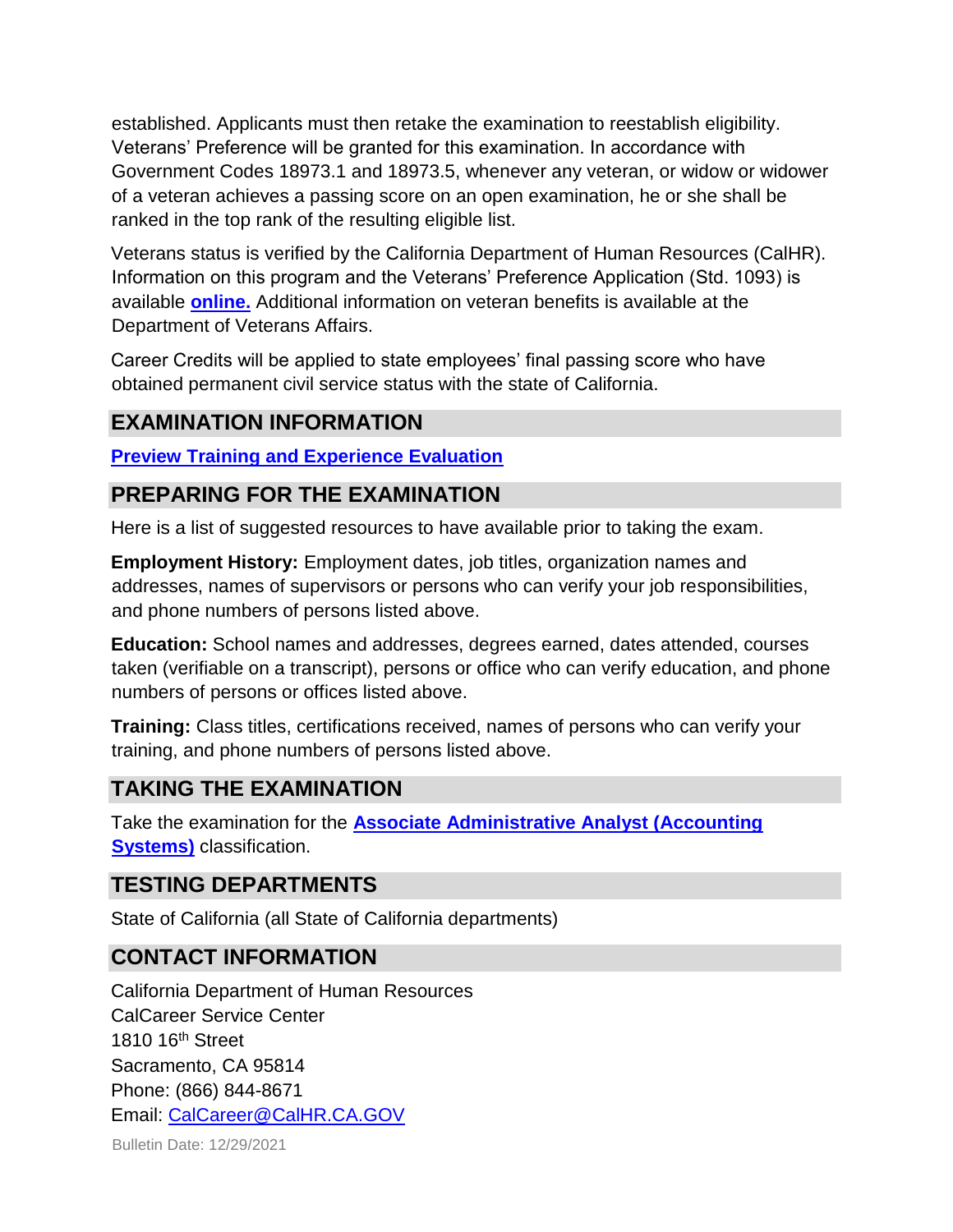California Relay Service: 7-1-1 (TTY and voice)

TTY is a Telecommunications Device for the Deaf, and is reachable only from phones equipped with a TTY Device.

# **EQUAL OPPORTUNITY EMPLOYER**

The State of California is an equal opportunity employer to all, regardless of age, ancestry, color, disability (mental and physical), exercising the right of family care and medical leave, gender, gender expression, gender identity, genetic information, marital status, medical condition, military or veteran status, national origin, political affiliation, race, religious creed, sex (includes pregnancy, childbirth, breastfeeding, and related medical conditions), and sexual orientation.

## **DRUG-FREE STATEMENT**

It is an objective of the State of California to achieve a drug-free State work place. Any applicant for State employment will be expected to behave in accordance with this objective, because the use of illegal drugs is inconsistent with the law of the State, the rules governing civil service, and the special trust placed in public servants.

# **GENERAL INFORMATION**

Examination and/or Employment Application (STD 678) forms are available at the California Department of Human Resources, local offices of the Employment Development Department, and through your **[CalCareer Account.](http://www.jobs.ca.gov/)**

If you meet the requirements stated on this examination bulletin, you may take this examination, which is competitive. Possession of the entrance requirements does not assure a place on the eligible list. Your performance in the examination described in this bulletin will be rated against a predetermined job-related rating, and all applicants who pass will be ranked according to their score.

The California Department of Human Resources (CalHR) reserves the right to revise the examination plan to better meet the needs of the service, if the circumstances under which this examination was planned change. Such revision will be in accordance with civil service laws and rules and all applicants will be notified.

General Qualifications: Applicants must possess essential personal qualifications including integrity, initiative, dependability, good judgement, the ability to work cooperatively with others, and a state of health consistent with the ability to perform the assigned duties of the class. A medical examination may be required. In open examinations, investigation may be made of employment records and personal history and fingerprinting may be required.

Bulletin Date: 12/29/2021 Eligible Lists: Eligible lists established by competitive examination, regardless of date, must be used in the following order: 1) sub-divisional promotional, 2) departmental